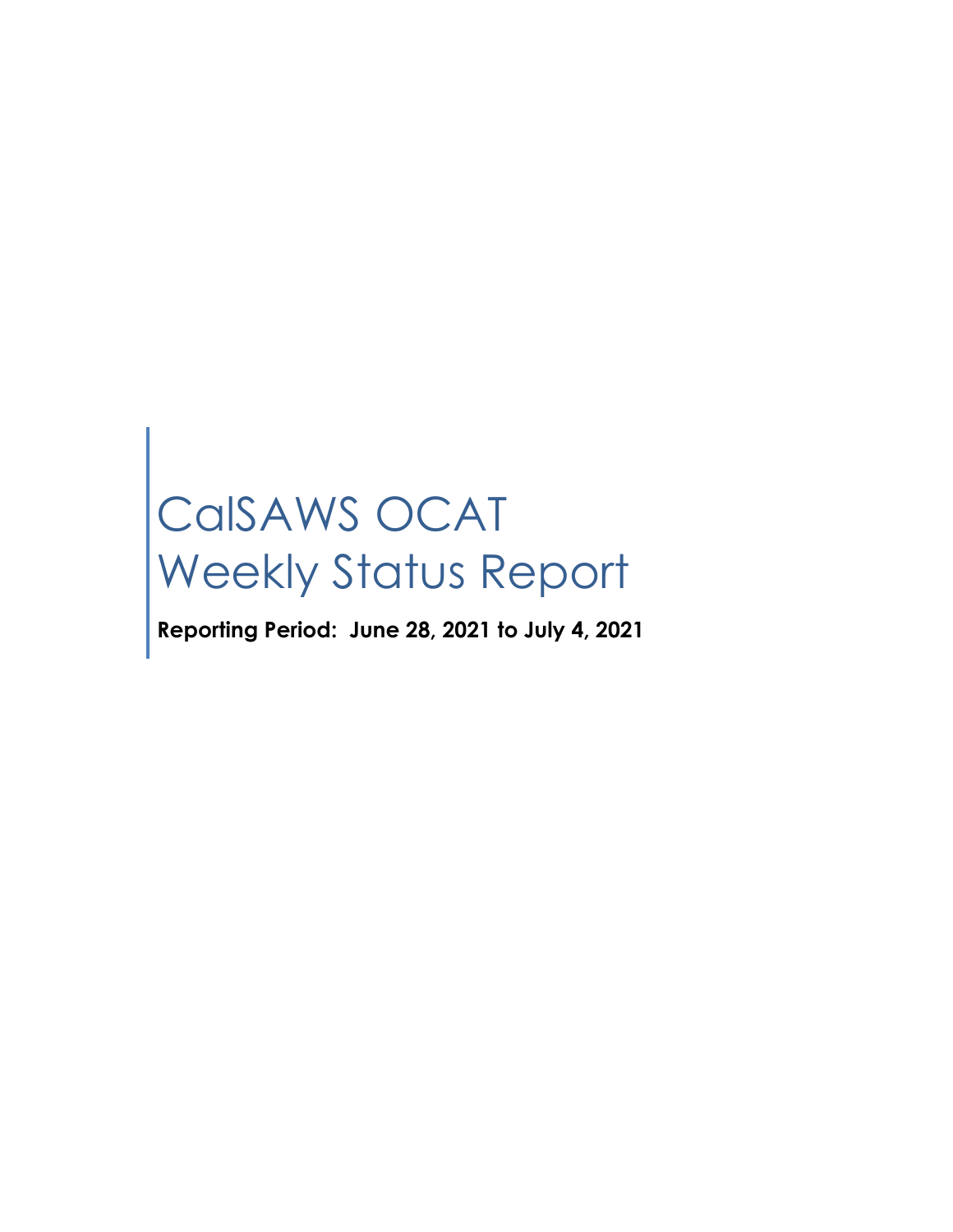Period: Monday, June 28, 2021 to Sunday, July 4, 2021

#### **Table of Contents**

| 1.1 |  |
|-----|--|
|     |  |
| 1.3 |  |
| 1.4 |  |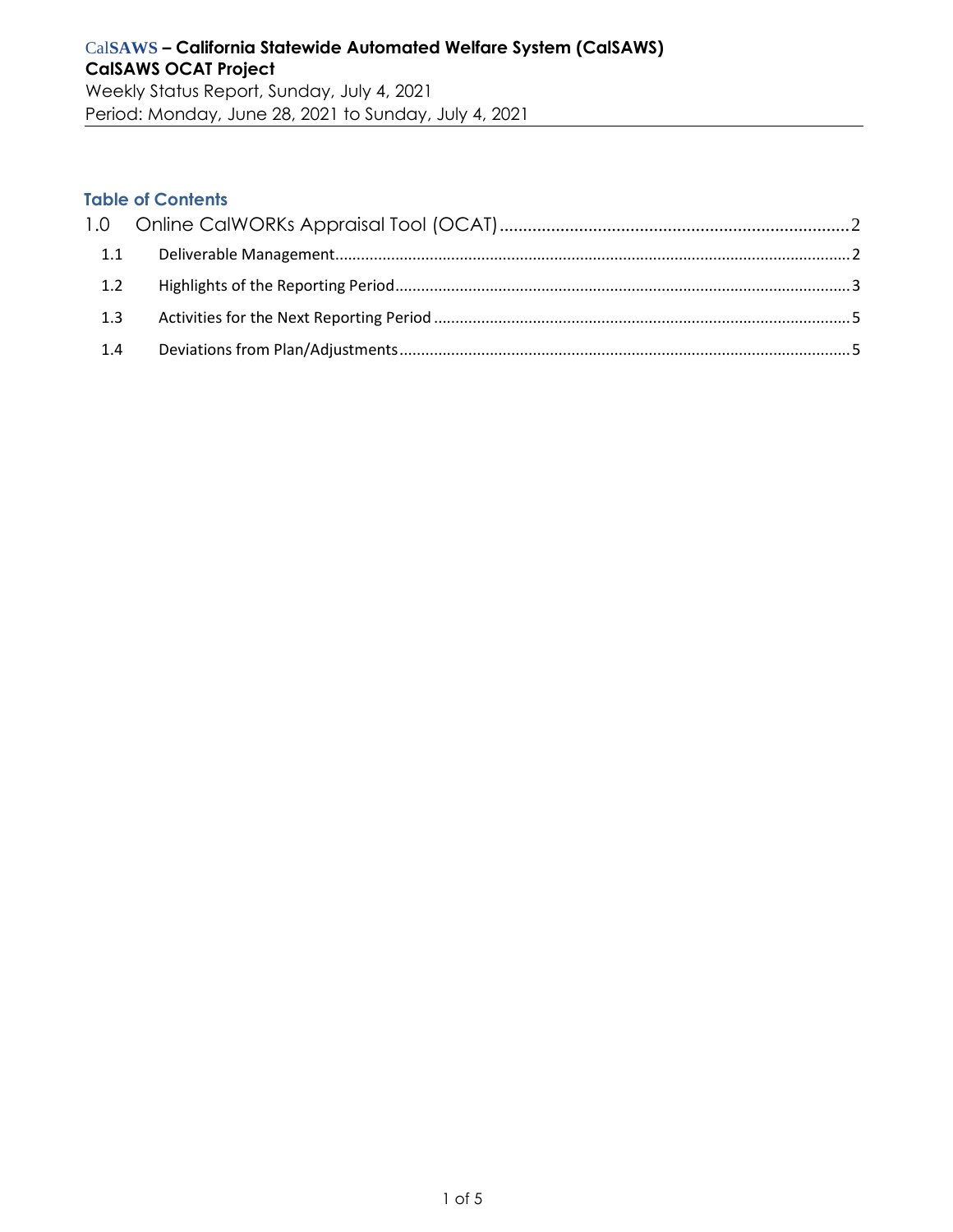Weekly Status Report, Sunday, July 4, 2021 Period: Monday, June 28, 2021 to Sunday, July 4, 2021

# <span id="page-2-0"></span>**1.0 Online CalWORKs Appraisal Tool (OCAT)**

# <span id="page-2-1"></span>**1.1 Deliverable Management**

#### **Table 1 – Overall Summary of Deliverable Status**

| DEL #                                    | <b>DELIVERABLE NAME</b>                                           | <b>STATUS</b>                                                                                                                                                                                                                                                                                    |
|------------------------------------------|-------------------------------------------------------------------|--------------------------------------------------------------------------------------------------------------------------------------------------------------------------------------------------------------------------------------------------------------------------------------------------|
| 03.22                                    | <b>Monthly Status Report</b><br>(June 2021)                       | DDEL Submittal Due: 7/8/21<br>$\bullet$                                                                                                                                                                                                                                                          |
| 13                                       | Performance<br>Verification Report and<br><b>Final Acceptance</b> | DDED Submitted: 11/9/20<br>$\bullet$<br>DDED Comments: 11/17/20<br>$\bullet$<br>FDED Submitted: 12/1/20<br>$\bullet$<br>FDED Comments: 12/4/20<br>$\bullet$<br>FDED Updates Submitted: 12/14/20<br>$\bullet$<br>FDED Approved: 12/18/20<br>$\bullet$<br>DDEL Submittal Due: 9/30/21<br>$\bullet$ |
| Phase $2 -$<br><b>Transition</b><br>Plan | <b>Transition Plan</b>                                            | DDED Submitted: 1/14/21<br>$\bullet$<br>DDED Comments: 1/22/21<br>$\bullet$<br>FDED Submitted 3/8/21<br>$\bullet$<br>FDED Comments: 3/12/21<br>$\bullet$<br>FDED Submitted: 3/12/21<br>$\bullet$<br>FDED Approved: 3/17/21<br>$\bullet$<br>DDEL Submittal Due: 7/12/21                           |

**1] Status: Red:** Behind schedule and requires escalation; **Amber:** Potential delay/monitor with no material schedule impact; **Green:** On schedule, performing as planned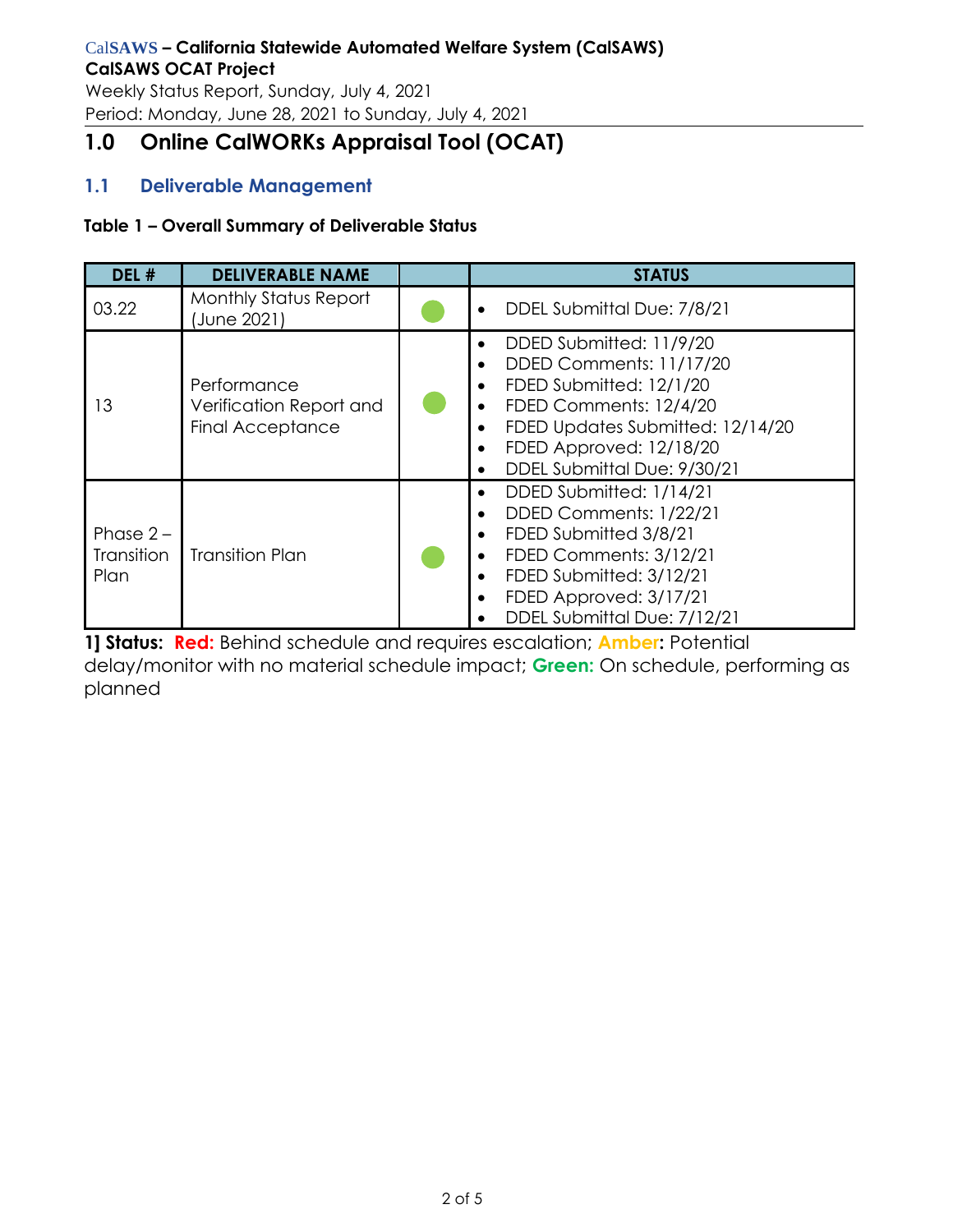Weekly Status Report, Sunday, July 4, 2021 Period: Monday, June 28, 2021 to Sunday, July 4, 2021

# <span id="page-3-0"></span>**1.2 Highlights of the Reporting Period**

#### **Project Management**

- ► Continued to update weekly status materials for the project
- ► Continued deliverable/artifact updates

#### **Phase 1 Development & Implementation**

► Monitoring OCAT application during warranty period

#### **Phase 2 Maintenance & Operations** *Production Usage*

- ► No unplanned outages to report last week
- ► Table below provides OCAT production usage statistics
	- ► OCAT Initiated Interviews at 2% for reporting period

#### **Table 2 – OCAT Production Usage Statistics: 6/28/21 – 7/4/21**

| <b>Activity</b> |     | $\mathbf{R}$<br>- 1 | DC<br>- 170 | btal |
|-----------------|-----|---------------------|-------------|------|
| User Logins     | 498 | 628                 | 369         | 1495 |
|                 |     |                     |             |      |

| <b>Activity</b>                       | CalWIN | C-IV | $\mathop{\mathsf{RS}}$ | Total |
|---------------------------------------|--------|------|------------------------|-------|
| Interviews Completed (SAWS Initiated) | 229    | 309  | 191                    | 729   |
| Interviews Completed (OCAT Initiated) | -6     |      |                        | 16    |
| <b>Total</b>                          | 235    | 315  | 195                    | 745   |

#### *Help Desk Inquiries*

- ► Provided Help Desk support to OCAT county users
	- ► 42 new tickets opened during the reporting period
	- ► 26 resolved/closed (includes issues opened during prior period)
	- ► 16 in process/pending
	- ► 2 waiting for customer
	- ► Table below provides a summary of all Help Desk tickets that were active (open and/or closed) during the reporting period

#### **Table 3 – OCAT Help Desk Tickets: 6/28/21 – 7/4/21**

| <b>Request Type</b>             | <b>In Process</b> | Pending | <b>Waiting for Customer</b> | <b>Closed</b> | <b>Grand Total</b> |
|---------------------------------|-------------------|---------|-----------------------------|---------------|--------------------|
| Account Issue                   |                   |         |                             |               |                    |
| Bookmark / URL Issue            |                   |         |                             | 2             |                    |
| County IT Issue                 |                   |         |                             |               |                    |
| ForgeRock Issue                 |                   | 11      |                             | 12            | 27                 |
| New Training User               |                   |         |                             |               |                    |
| Report a System Problem         |                   |         |                             |               |                    |
| <b>Training Question</b>        |                   |         |                             | 3             |                    |
| <b>Training Report Question</b> |                   |         |                             |               |                    |
| <b>Grand Total</b>              |                   | 12      |                             | 26            |                    |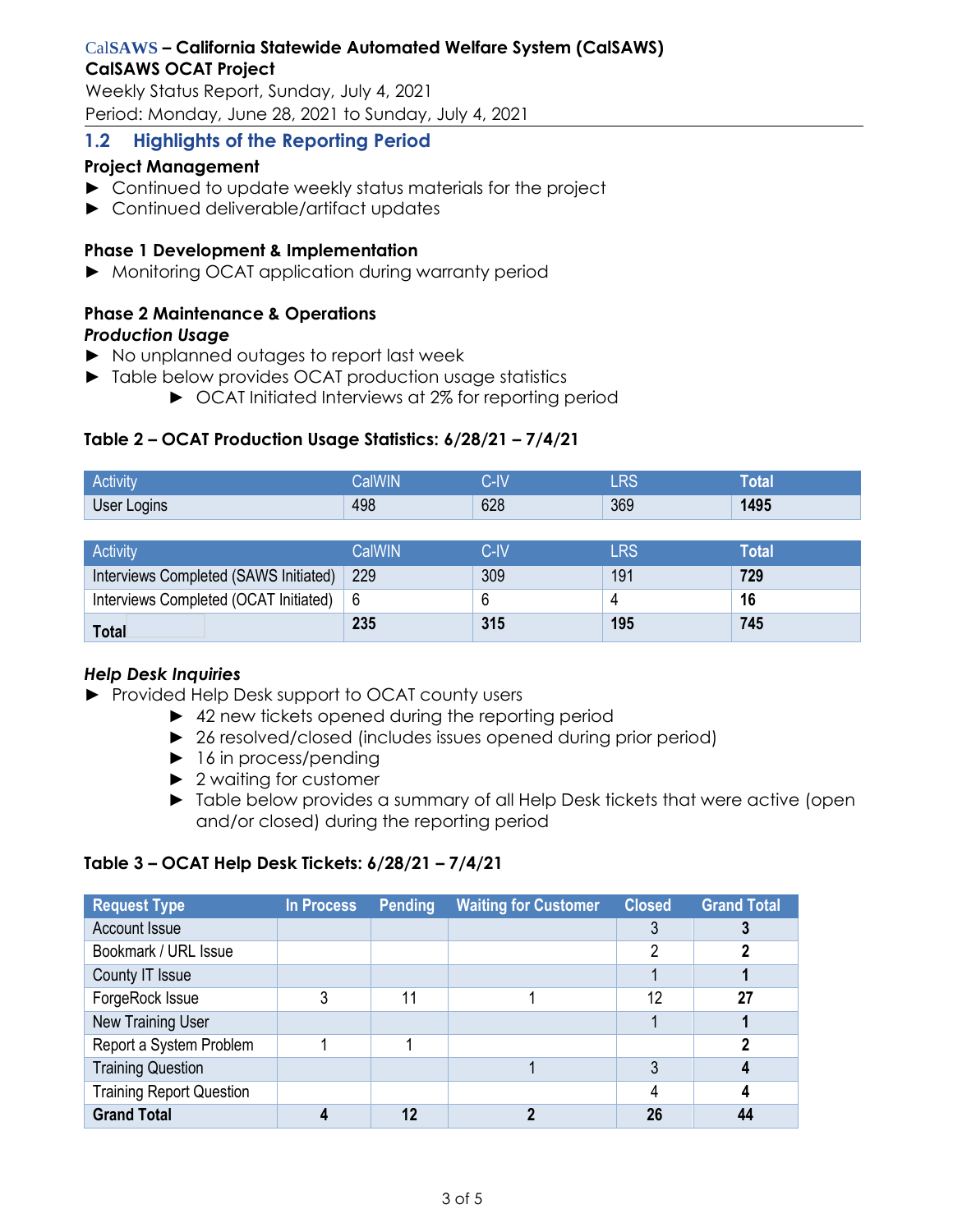Weekly Status Report, Sunday, July 4, 2021 Period: Monday, June 28, 2021 to Sunday, July 4, 2021

#### *Defects Summary*

- ► 10 defects:
	- ► 5 OCAT (5 normal/medium)
	- ► 1 ForgeRock (1 normal/medium)
	- ► 2 CalWIN / OCAT (normal/low)
	- ► 2 C-IV (1 normal/medium, 1 normal/low)
- ► Table below provides a list of the resolved defects released to production during the period, plus all open defects

#### **Table 4 – OCAT Defects as of 7/4/21**

| <b>No</b>      | <b>Defec</b><br>t# | <b>Defect</b><br><b>Severity</b> | <b>Defect Summary</b>                                                                                                      | <b>Defect</b><br><b>Type</b>                | <b>Status</b>           | <b>Date</b><br><b>Logged</b> | <b>Impact</b>                                                                                           | <b>Alternative</b><br><b>Procedure</b>                                                | <b>Planned</b><br><b>Release</b>            |
|----------------|--------------------|----------------------------------|----------------------------------------------------------------------------------------------------------------------------|---------------------------------------------|-------------------------|------------------------------|---------------------------------------------------------------------------------------------------------|---------------------------------------------------------------------------------------|---------------------------------------------|
| 1              | OP-<br>2441        | Low                              | C-IV transaction<br>was sent with a<br>Sogi Gender type<br>that is not<br>included in the<br>OCAT system and<br>Interface  | $C$ -IV<br>Issue                            | ln<br>Process           | 11/3/20                      | Interview was<br>created, the<br>impact to User is<br>that the Sogi<br>Gender was not<br>populated      | The User<br>can enter<br>the Sogi<br>Gender into<br>OCAT if<br>applicable             | <b>TBD</b>                                  |
| $\overline{2}$ | OP-<br>2450        | Low                              | CalWIN<br>transaction 201<br>message<br>"Otherbenefits<br>records should not<br>contain duplicate<br>benefitType<br>value" | CalWI<br>N/<br><b>OCAT</b><br>Defect        | In<br>Process           | 11/10/2<br>0                 | If a Client has<br>"Other Benefits" in<br>CalWIN, they are<br>not populated to<br>OCAT.                 | The User<br>can<br>manually<br>enter this<br>data into<br><b>OCAT</b>                 | Release 66                                  |
| $\overline{3}$ | OP-<br>2458        | Low                              | CalWIN interface<br>transaction error<br>201 sent invalid<br>household<br>member Gender<br>("NB")                          | CalWI<br>N/<br><b>OCAT</b><br><b>Defect</b> | $\ln$<br><b>Process</b> | 11/24/2<br>$\mathbf{0}$      | The gender for the<br>household<br>member is not<br>inserted into the<br>Household<br>Composition table | The user<br>can<br>manually<br>select the<br>gender for<br>the<br>household<br>member | Release 66                                  |
| 4              | OP-<br>2500        | Medium                           | Develop Long<br>Term Fix for<br>Circular<br>Reference<br>identified in OP-<br>2461                                         | <b>OCAT</b><br>Defect                       | $\ln$<br>Process        | 1/20/21                      | Users should not<br>be impacted. Logs<br>will be monitored<br>to identify<br>occurrences.               | None                                                                                  | <b>TBD</b>                                  |
| 5              | OP-<br>2590        | Medium                           | Long-term Qlik<br>reporting<br>performance<br>solution                                                                     | <b>OCAT</b><br>Defect                       | $\ln$<br>Process        | 3/1/21                       | No user impact.                                                                                         | None                                                                                  | <b>TBD</b>                                  |
| 6              | OP-<br>2461        | Medium                           | Update timestamp<br>deadlock error<br>encountered in<br>Recommendation<br>s section                                        | <b>OCAT</b><br>Defect                       | Hold/Wat<br>ch          | 11/25/2<br>$\pmb{0}$         | Users may<br>experience an<br>error when<br>navigating the<br>Recommendation<br>s section for the       | User can<br>navigate<br>back to<br>interview<br>and<br>complete                       | 6/25/21<br>(with BRE<br>implementat<br>ion) |